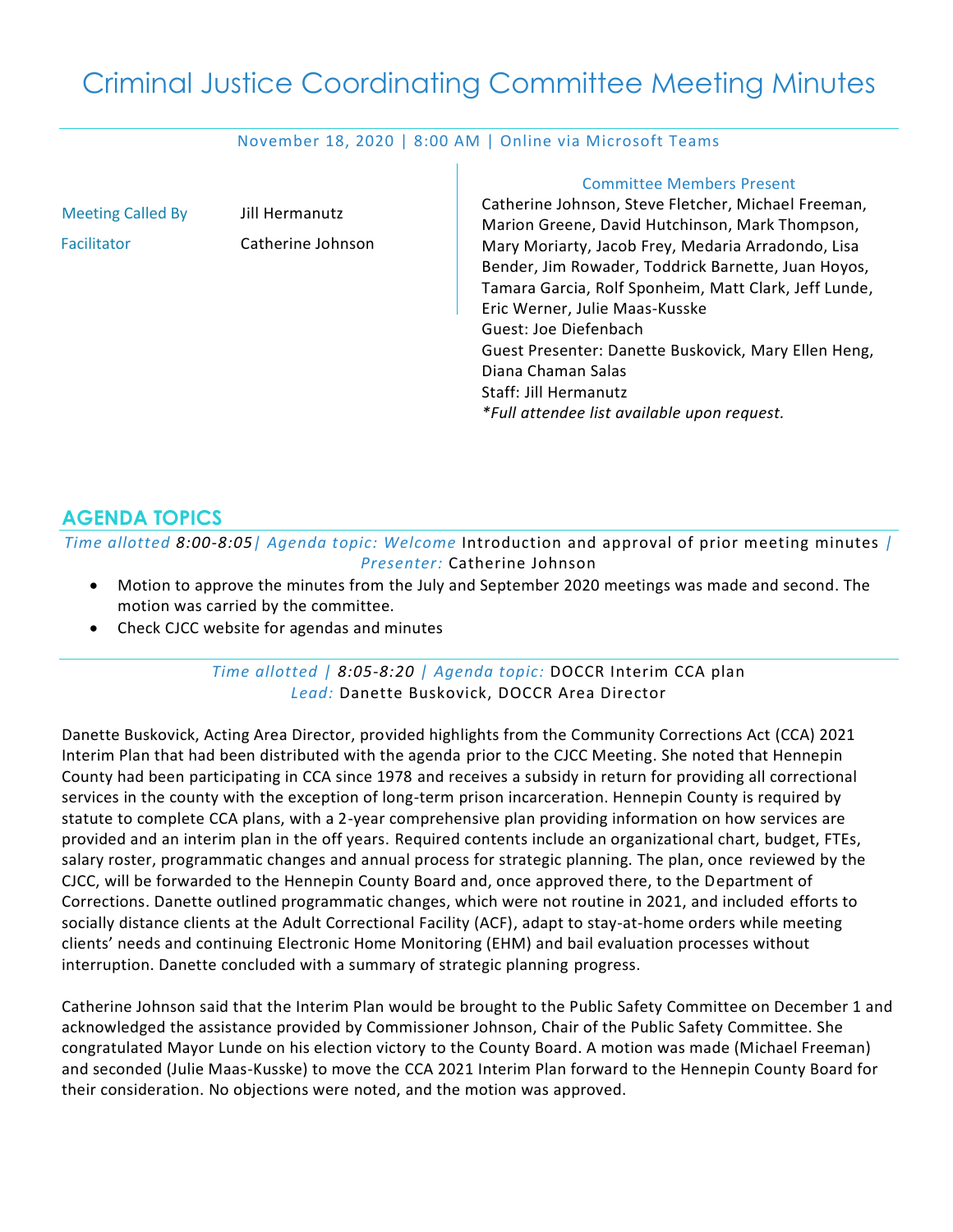# *Time allotted | 8:20-8:40 | Agenda topic:* Restorative Court Update *Lead:* Mary Ellen Heng, Minneapolis City Attorney's Office

Mary Ellen Heng, Criminal Deputy for the Minneapolis City Attorney's Office, reported on the successful collaboration of Restorative Court which includes partnerships between Minneapolis City Attorney's Office, Public Defender's Office, Human Services and District Court. The Court focuses on individuals charged with low level, livability offenses who have high needs, but low risk, and often cycle through the system. This court was derived from other nationally studied models focusing on using social workers to support underlying issues while restoring individuals in the community in order to avoid those repeat behaviors.

Mary Ellen highlighted results from the Restorative Court:

- A total of 144 individuals participated and completed the program in 2019
- Of these 100 individuals had no new charges for a 69% reduction in recidivism
- Forty-four individuals have either an open case or new conviction since their end date, for a 31% recidivism rate
	- o Eleven individuals have open felony cases (25%)
- Among the participants who were successful in the program, 59 had their cases dismissed and 27 had their cases continued for dismissal.

There are plans to expand the program in January to include a second half day on Tuesdays, using the AM Pretrial calendar. Other cities, including Bloomington, Brooklyn Park, St. Louis Park and Hopkins, have expressed an interest in the program.

> *Time allotted | 8:40-9:00 | Agenda topic:* CJCC Vision & Planning *Lead:* Diana Chaman-Salas, No Wrong Door Manager

Diana Chaman-Salas facilitated group discussion reviewing the results from the CJCC strategic planning from a previous meeting incorporated into a one-page summary.

Further feedback included:

- While key initiatives under goal 2 support community-oriented policing efforts, which is appreciated, perhaps this goal should be thought about more broadly as public safety efforts with innovative responses.
- A different approach in the county should be considered; on Friday nights, available resources are full by 7:00 p.m. and the county does not have the needed resources available to address mental illnesses. Social workers are being embedded in various police departments around the county
- Policing is a part of public safety law enforcement is an important key to ensuring public safety. We need to modernize policing, with improved and increased technology, while perhaps adding social workers. Policing should not be forgotten but improved.
- Feedback suggested that Goal 1 should be amended, or another bullet point added to capture the spectrum of responses and proactive services.

Diana said she would take this input and move into a more defined action plan. Catherine added that a steering committee / workgroup would be created to continue this work, and anyone interested in participating or designating a participant should contact her. This workgroup would then finalize a logic framework and action plan to bring back to the CJCC in March 2021.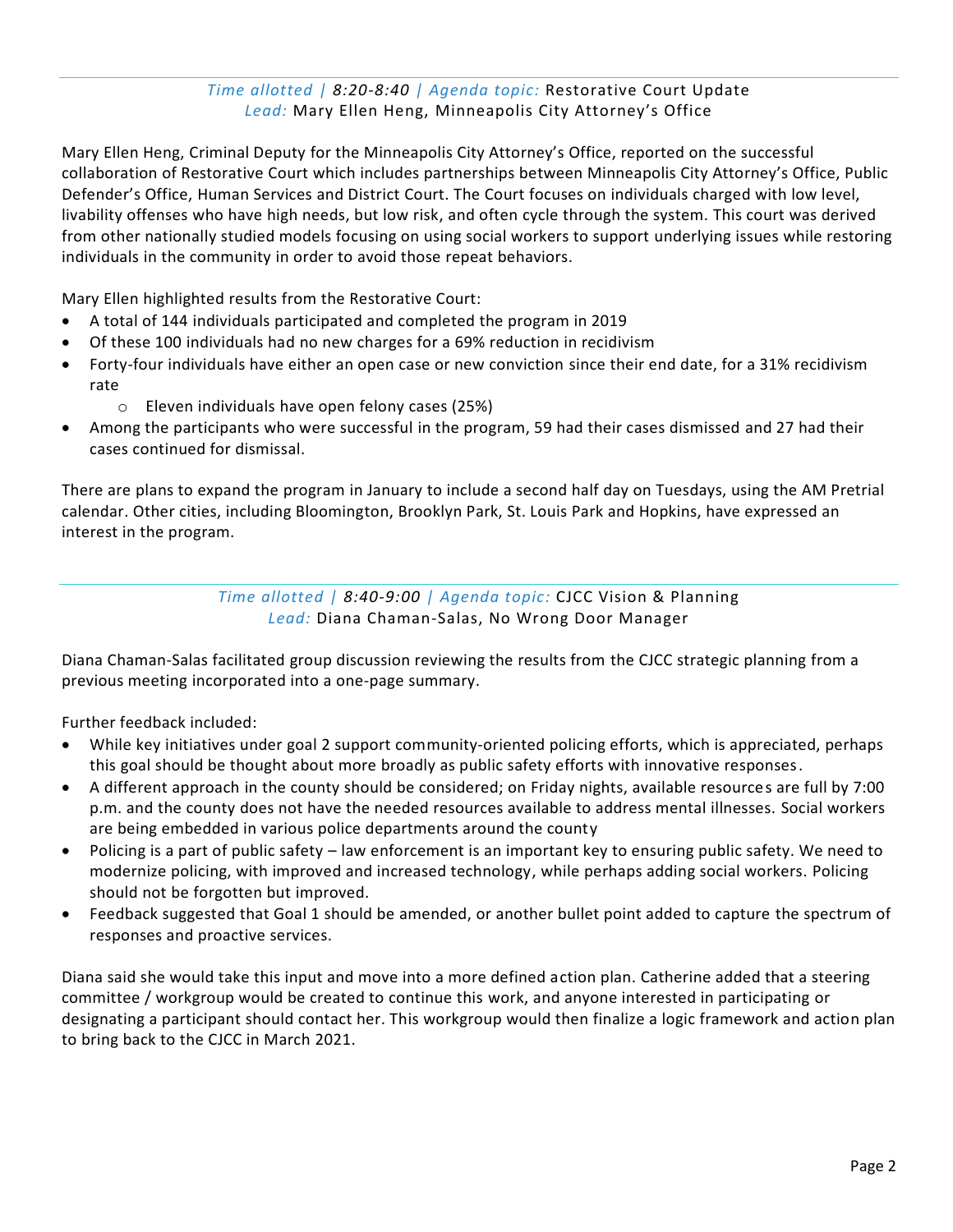## Time *9:00-9:30* | Agenda topic: Juvenile Assessment & Triage *Lead*: Jill Hermanutz, CJCC Director

## **Propose key improvements related to juvenile assessment & triage based on insights from the stakeholder project work group & community.**

Catherine Johnson noted that this project began after pointed conversations regarding the need to do something different for the juveniles cycling through the justice system. She noted the process included an environmental scan with local data and review of national best practices models, adding that in the future the Minneapolis Public Schools would be included in these endeavors. A small group including Councilmember Fletcher, Jerald Moore, Karen Kuglar and Jill Hermanutz conducted a site visit to Denver prior to the start of the pandemic and viewed how they handle juvenile assessment and triage. Community meetings were held along with stakeholder meetings.

Jill Hermanutz reviewed the Juvenile Assessment & Triage Improvement Project Work 2020 that had been distributed prior to the meeting, outlining the desired outcomes including improving juvenile pretrial pathways and the provision of juvenile and family services while reducing auto theft and robberies. She briefly outlined the strategic framework.

- *1. Community engagement to help shape juvenile improvements* Identify avenues for community to be involved in the on-going definition of programs and policies as they relate to juvenile assessment & triage services.
- *2. Data information sharing* Build a method of data transparency to identify and share information related to high-need juveniles involved with the JSC, JDC, law enforcement, probation, court and schools.
- *3. Physical space improvements* Explore options for staff-secured environment at the Juvenile Supervision Center. Denver and other locations have use similar physical and staffing improvements to help guide kids back into the assessment center environment which proved productive.
- *4. Early assessment, intervention & culturally specific programming* there are four major areas including mental health, chemical health, school and trauma. A focus on early assessment and providing direct connection to community based and culturally specific services either housed within the location where the child is located at the time of contact or a with a warm handoff by a case manager to those services.
- *5. Pre-trial case management services* need to be more intentional with case management with increased data sharing and early assessment through the pretrial phase to provide guidance on drivers of behavior.
- *6. Pre-trial incentives* offer incentives to juveniles participating in voluntary and / or mandatory case management services.
- *7. Emergency shelter beds* transform one cottage at the County Home School to provide emergency shelter beds for kids who are challenging to place in shelters. This was brought up in stakeholder & community conversations as a way to improve triage for these kids.

Discussion noted:

- Physical space /environment has not been determined; this will be up to departments providing services to vet and define the need for further physical space improvements.
- There are constitutional limits on how to deal with kids and it is a real challenge to know who to hold. Car theft has evolved into carjacking, bringing a level of physical assault to neighborhoods who have not experienced this before. The Minneapolis Police Department has arrested 32 kids for carjacking and charged 30; out-of-home placements are not appropriate for all; this needs to be worked through and alternatives considered. Concern was noted regarding individual juvenile rights being considered all the way through the process such as offering incentives when an individual has not been charged or might not be charged.
- The new facilities in Minneapolis's new building might help in terms of security and for the Link to be able to encourage kids to stay for assessment and obtain services; the JDC is cramped and not as conducive for this.
- It was emphasized how important this work is right now constituents are expressing concern daily about auto thefts and robberies committed by very young kids; our system needs to figure out how to serve families